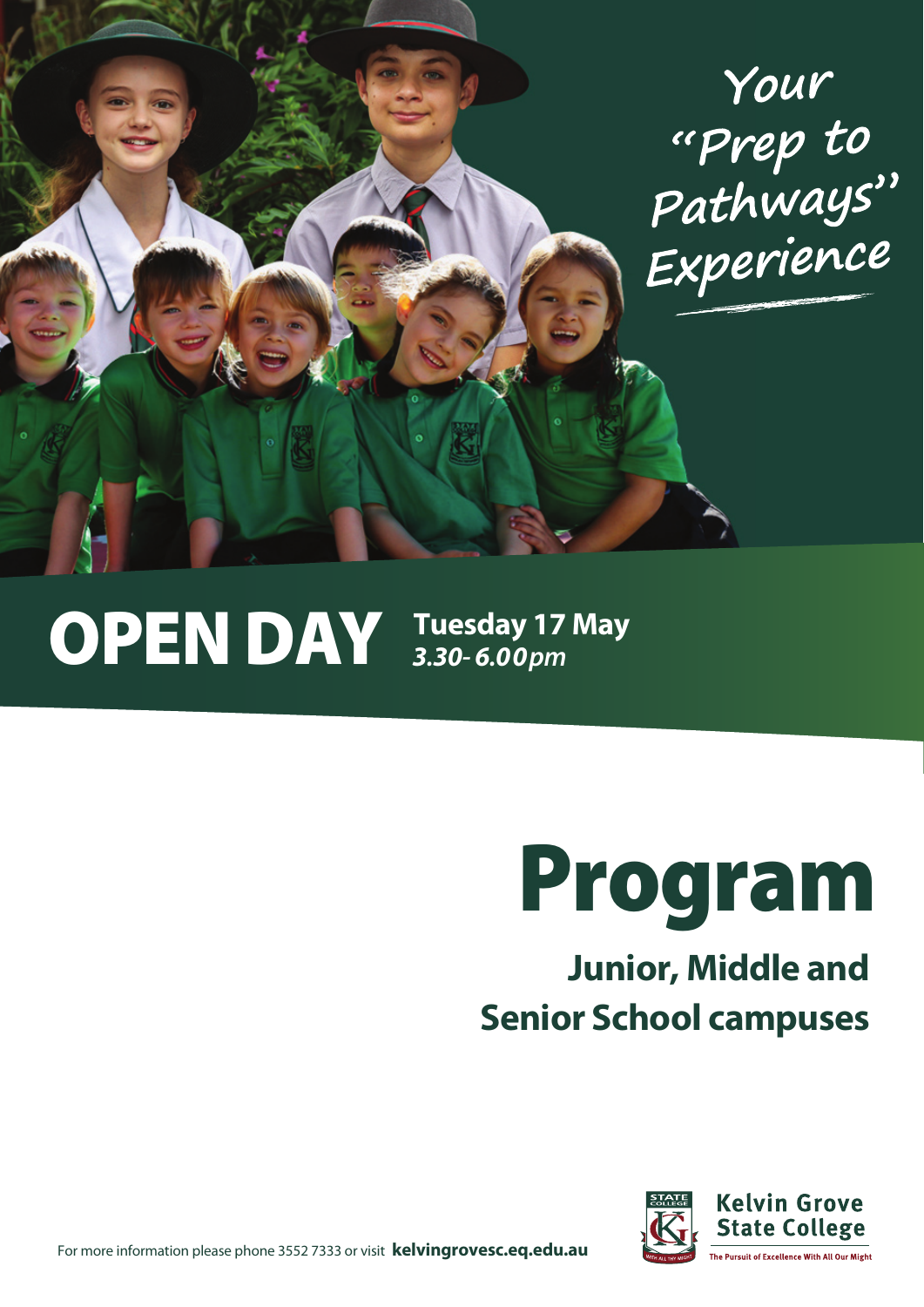## **Schedule of Events**

## **Open Day Commences - 3.30 pm - 6.00 pm**

## **Welcome and Official Address**

### **4.15 pm to 4.40 pm**

## **SSC Brooker Stadium and Sports Centre Complex**

College Executive Principal - Llew Paulger Senior School Principal - Matthew McCarthy Middle School Principal - Jessica Walker

## **Junior School Campus Guided Tours**

Depart from the Junior School Information Marquee L'Estrange Tce entrance

## **Middle and Senior School Self Guided Tours**

Open Day Campus Map is located at the back of the program.

## **Food and Drinks**

Coffee, milkshakes, cupcakes and muffins are available from Kuta Cafe down at our Home Ec kitchens. Cold drinks and ice creams are available from the College canteen, and our Guidance Officers are holding a sausage sizzle in the Middle School area next to our new Wellbeing Centre.

A coffee van will be situated at the front entrance.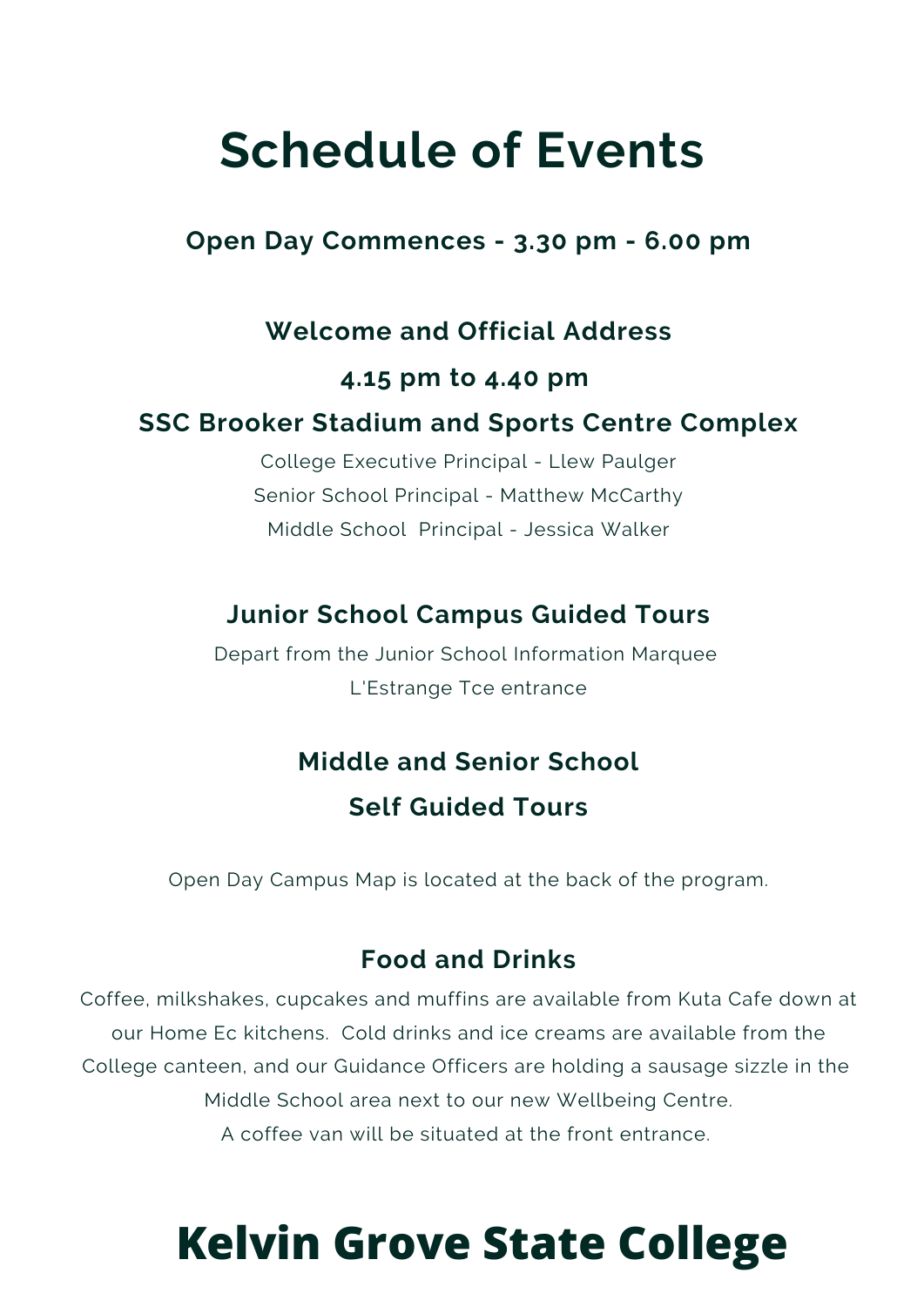### **JUNIOR SCHOOL CAMPUS**

Junior School Programs - Meet our Junior School team. Join our tours where we will be showcasing our early years' programs as part of our Prep to Pathways experience.

## **MIDDLE AND SENIOR SCHOOL CAMPUS**

## **Front Entrance (L'Estrange Tce) - Middle School Outdoor Area Middle School Enrolments Programs and Pathways**

Meet the Middle School team and find out all about our Year 6 - 9 programs including KG Dance Excellence, Academic Achievers Program, Italian and Japanese curriculum Enrolment Information Marquee Queensland Ballet Academy Marquee

### **SA Block - Front of Wellbeing Centre**

The Student Wellbeing team is made up of Guidance Officers, Behaviour Support Teachers, School-Based Police Officer, Chaplain, Defence School Mentor.

### **SG Back of College Hall - Visual Learning Hub - Senior Pathways**

VET Programs, TAFE, School-based apprenticeships, and traineeship information

### **SG College Library**

eLearning - Showcasing Digital Technologies curriculum, MakerSpace and DigiSpace (humanoid robots, robotic kits, additive manufacturing /3D Printing, circuits, and electronics), digital solutions, entrepreneurship opportunities in the Brisbane Start-Up community through the Young Entrepreneurs Hub, industry partnerships including Australian Computer Society and the Gateway to Industry Schools Programs (GISP), eSports

### **SC Block - SC13 Humanities**

Project-based learning, classroom displays

### **SC14 - Business, Accounting, Legal Studies**

Enter the world of business where every day is exciting!

### **SC16, SC18 - Science and STEM program**

Science in Practice, Physics, Chemistry, Biology, Engineering, and Psychology activities Inclusivity in STEM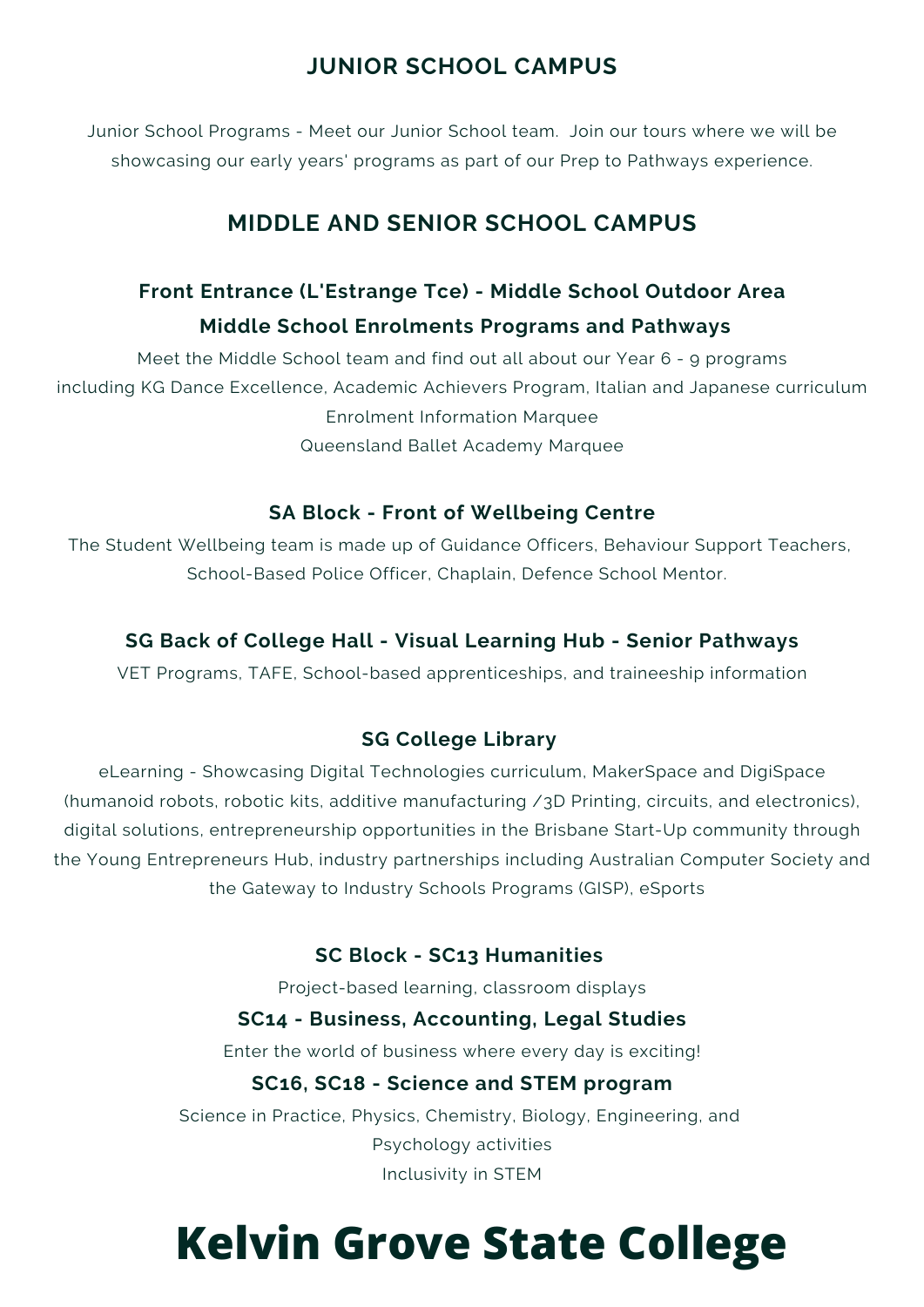## **MIDDLE AND SENIOR SCHOOL CAMPUS**

#### **SD Block Trade Training Centre**

Technology and Design - Laser Cutting, 3D Printing, Engineering and Manufacturing, Welding and Fabrication Furnishing classrooms

#### **SE Block** - **SE39**

#### **I4S**

#### **Global Engagement and International Programs**

I4S - Afterschool tutoring program - Free for all students in Years 6 - 12

Global Engagement and International Programs International Student and Homestay Program

#### **SF Block - Food Technologies and Kuta Cafe**

Industry-standard hospitality kitchens and cafe (food and drinks available)

#### **SH Block / SAUD - Music Classrooms, Auditorium**

Music and Music Excellence. View music rehearsals in the Auditorium

#### **SJ Block - Dance Excellence Studios**

KG Dance Excellence - Students in Yrs 7 - 9 Ballet, Contemporary Dance and Jazz Trackdance Program - Years 3 - 6 View classes in studios

#### **SK Block - Health Simulation Centre**

Our centre is equipped with hospital beds and equipment offering students real-world training and learning experiences. Student ambassadors on site.

#### **SL Block - Performing Arts Studios**

#### **SL01, SL02 Performing Arts - Dance and Drama**

Dance Curriculum classes till 5.00pm Senior Drama Ensemble - 'The Crucible'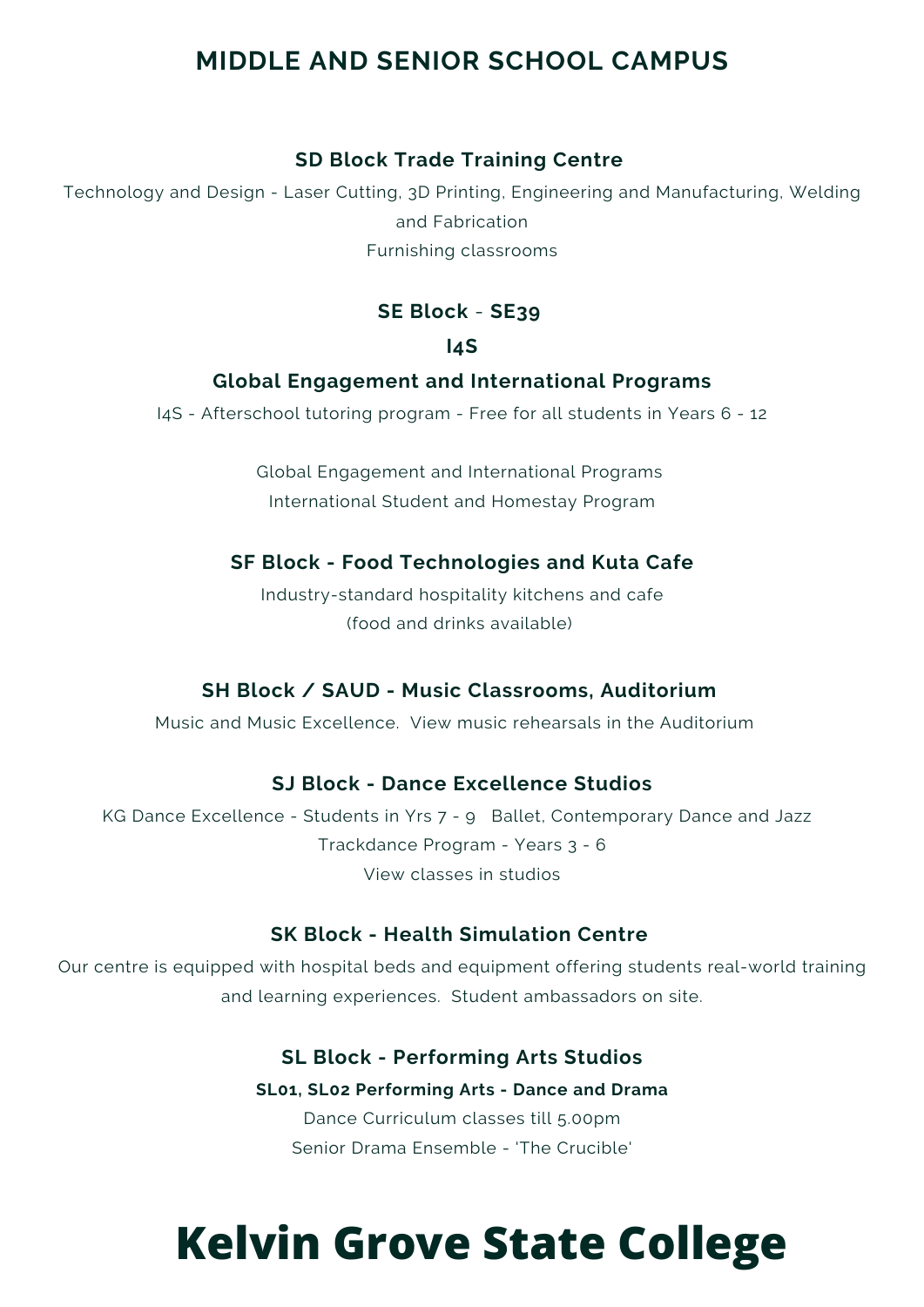### **MIDDLE AND SENIOR SCHOOL CAMPUS**

#### **SN Block Foyer**

English Faculty and English EXCELeration Program - Share in KG's love of language! Be immersed in a feeling!

#### **SN Inclusion**

A multi-purpose space designed to support and cater to a wide range of student needs. Students with a disability have access to a range of support initiatives that include our KG therapy dogs (Ted and Archie), literacy and numeracy interventions, external and internal specialist therapies (including Occupational Therapy, Speech-Language Therapy), homework, and assessment support, and an opportunity to access our team of support staff before school and at break times.

#### **SSC Brooker Stadium and Sports Centre Complex**

World-class learning environment for a multitude of classes and students who access it weekly. Basketball, volleyball, netball, and badminton courts. The Centre is the hub for the College's Health and Physical Education and Sports Excellence programs. Specialist spaces include a kinesiology lab, pilates room, VALD Performance movement lab, gym, and physio treatment room. The centre also comprises 17 classrooms.

#### **Brooker Stadium - Sporting Excellence Programs**

Queensland Golf School of Excellence, Football School of Excellence, Queensland Tennis School of Excellence, Volleyball Excellence. Elite sporting programs and partnerships developing well-rounded professional athletes.

### **Sports Centre Classrooms - SS18, SS19, SS20 (facing sports oval) Mathematics and Robotics Club**

Mathematics will come to life! Come and see it in its various forms! Robotics display.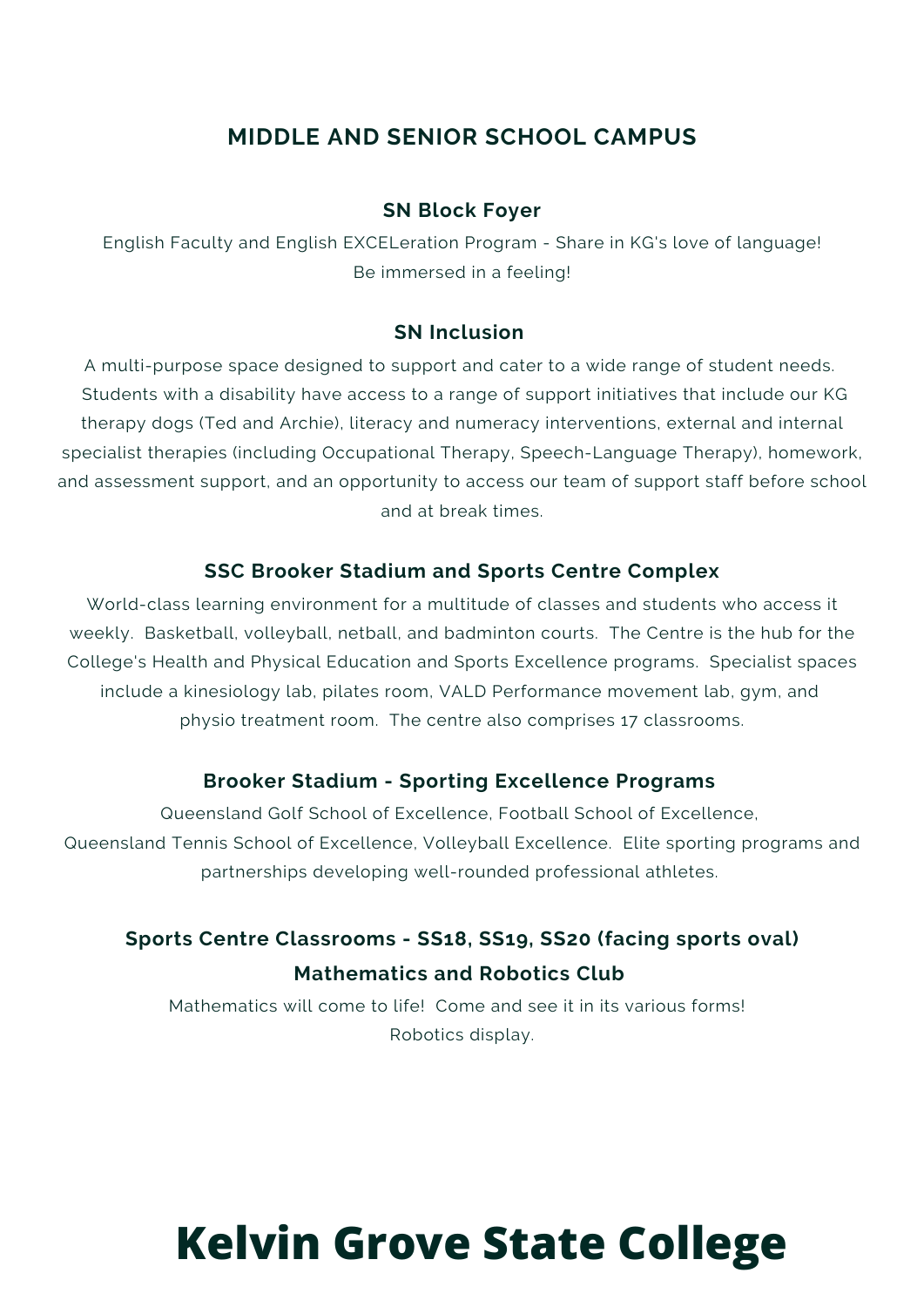## **MIDDLE AND SENIOR SCHOOL CAMPUS**

#### **SUB Shop - School Payments, Uniforms, Books**

Staff will be onsite to answer any questions

#### **SVA Block - Visual Arts**

Visual Arts - State of the art MAC studio, Art and Design Studio, Art+Design Excellence Programs, Art Gallery, Art from Years 6 - 12 Fashion - Showcasing KG Bold outfits from previous Mercedes Benz Fashion Festival and Brisbane Fashion Festival Runway Shows

#### **SVA BLOCK - BARRAMBIN FARM**

Barrambin Farm is open till 5.00pm for public viewing. Learn all about our co-creative and collaborative state-of-the-art vertical aquaponics system. A way forward to sustainable living, addressing issues like environmental sustainability with better land use and better food system management to reduce food miles and food waste.